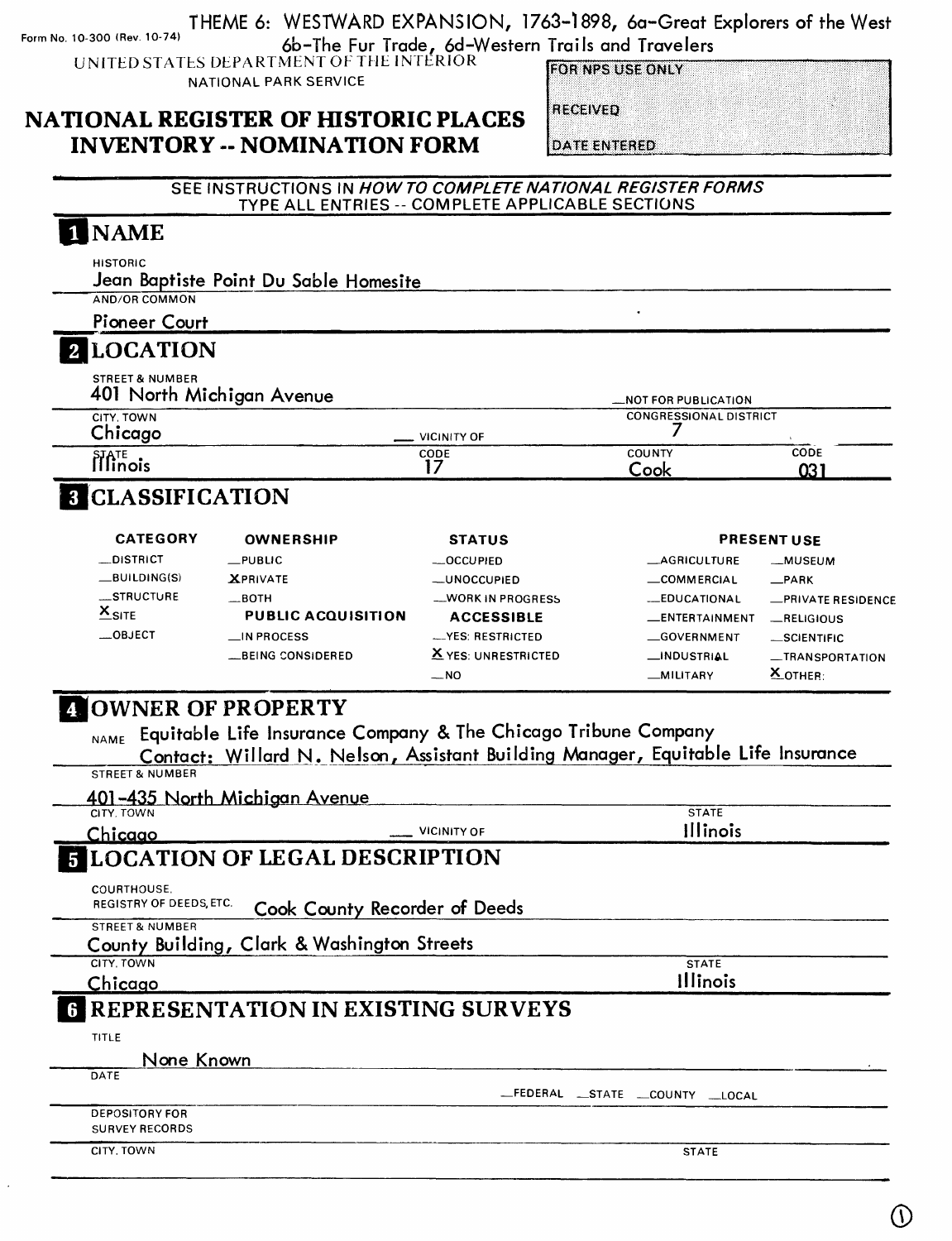# DESCRIPTION

| <b>CONDITION</b>                            |                                                 | <b>CHECK ONE</b>                | <b>CHECK ONE</b>                                 |  |
|---------------------------------------------|-------------------------------------------------|---------------------------------|--------------------------------------------------|--|
| <b>XEXCELLENT</b><br>$\equiv$ GOOD<br>_FAIR | <b>__DETERIORATED</b><br>__RUINS<br>__UNEXPOSED | __UNALTERED<br><b>X_ALTERED</b> | <b>X_ORIGINAL SITE</b><br><b>DATE</b><br>__MOVED |  |

DESCRIBETHE PRESENT AND ORIGINAL (IF KNOWN) PHYSICAL APPEARANCE

The site of Du Sable's house is now partially occupied by the Pioneer Court Plaza. Pioneer Court Plaza, dedicated June 23, 1965, is a 100,000 square foot public open space developed jointly by the Equitable Life Insurance Company and the Chicago Tribune Company, both of whom own sections of the property utilized for the court. The area is a flat mall surfaced with red paving brick, incorporating a large fountain inscribed with the names of pioneers (including Du Sable) and civic leaders of Chicago. The Court, with its numerous planters filled with trees and other foliage, is the largest private landscaped area in Chicago.

The Court is situated on the east side-of Michigan Avehue and runs from the Tribune Building on the north to the Chicago River on the south. At the river's edge is a small landscaped park area with benches. A long curved stairway winds upward from the park to the sidewalk along Michigan Avenue. The Court is contiguous with the sidewalk on the west and continues east around the sides of the Equitable Building. A glassed enclosure on the Court contains a stairway to the lower level of the area containing a restaurant. Just outside of the glassed area on the Court level is a marble block containing four bronze plaques inscribed with the history of the site. It includes the names of Du Sable (spelled "de Saible" on the plaque), Lalime (also "LeMai") and Kinzie, the latter being the last resident of the log home built on the site by Du Sable.

The Kinzie plaque struck by Chicago's Charter Jubilee in 1937 and authenticated by the Chicago Historical Society, has the following inscription:

#### KINZIE MANSION

Near this site stood Kinzie Mansion, 1784-1832, home of Pointe Du Saible, Le Mai, and John Kinzie, Chicago's "first civilian," here was born in 1805, the city's first white child Ellen Marion Kinzie.

(The first non-Indian child born,however, was Eulalie Pelletier, born in 1796 and Du Sable's granddaughter.)

Legal description: Parts of blocks 7 & 9, Kinzie's Addition to Chicago, being a subdivision of the north fraction of Sec. 10, 39, 14.  $(W_2^1)$  NW<sub>2</sub> Sec. 10, 39, 14)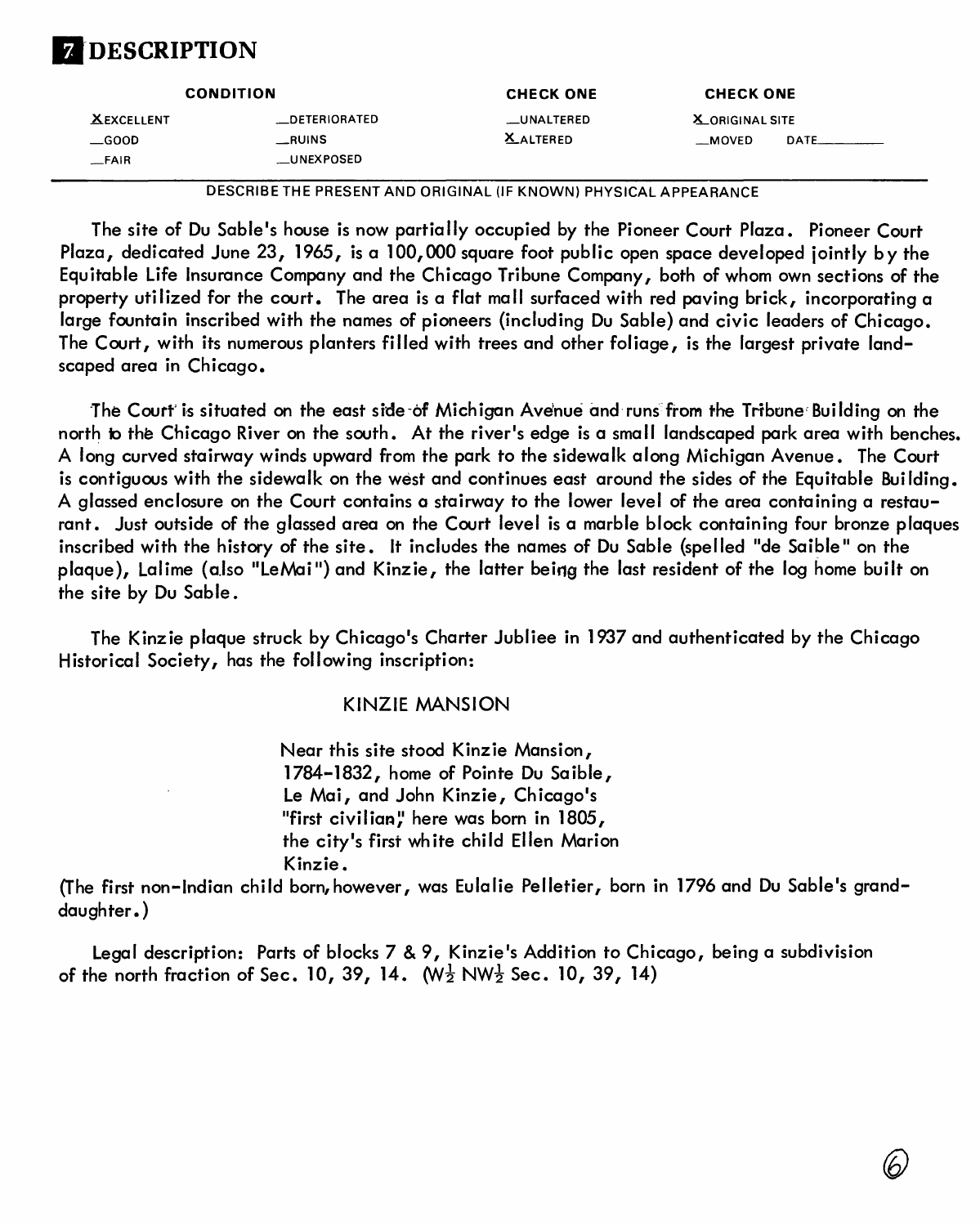

| <b>PERIOD</b>         |                                                     | AREAS OF SIGNIFICANCE -- CHECK AND JUSTIFY BELOW |                               |                         |
|-----------------------|-----------------------------------------------------|--------------------------------------------------|-------------------------------|-------------------------|
| -PREHISTORIC          | __ARCHEOLOGY-PREHISTORIC                            | COMMUNITY PLANNING                               | <b>LANDSCAPE ARCHITECTURE</b> | RELIGION                |
| $-1400-1499$          | _ARCHEOLOGY-HISTORIC                                | CONSERVATION                                     | __LAW                         | $\_$ SCIENCE            |
| $-1500-1599$          | <b>__AGRICULTURE</b>                                | __ECONOMICS                                      | <b>LITERATURE</b>             | __SCULPTURE             |
| $-1600-1699$          | <b>_ARCHITECTURE</b>                                | $E$ DUCATION                                     | <b>MILITARY</b>               | SOCIAL/HUMANITARIAN     |
| $-1700-1799$          | $\_$ ART                                            | <b>LENGINEERING</b>                              | _MUSIC                        | __THEATER               |
| $-1800-1899$          | <b>XCOMMERCE</b>                                    | XEXPLORATION/SETTLEMENT                          | <b>_PHILOSOPHY</b>            | _TRANSPORTATION         |
| —1900-                | $\equiv$ COMMUNICATIONS                             | __INDUSTRY                                       | _POLITICS/GOVERNMENT          | <b>XOTHER (SPECIFY)</b> |
|                       |                                                     | $\equiv$ invention                               |                               | Afro-American History   |
|                       |                                                     |                                                  | メーキー アクリプシン                   | $\sim$ - $7$ -          |
| <b>SPECIFIC DATES</b> | c. 1779 (Establishment of<br>Du Sable trading post) | <b>BUILDER/ARCHITECT</b>                         |                               |                         |

STATEMENT OF SIGNIFICANCE

Jean Baptiste Point Du Sable, is of national bistorical importance as one of the most prominent pioneers, fur traders, and independent entrepreneurs of the colonial and revolutionary ergs. By building his trading post at the important portage between the Chicago and the Des Plaines rivers, he laid the foundation for the future development of Chicago--America's second largest city. Du Sable is representative of contributions of Afro-Americans in the initial economic and developmental stages of the nation's growth.

Pionner Court is the site of the Jean Baptiste Point Du Sable trading post which later became the site of the city of Chicago. The original Du Sable estate, now recorded as the Kinzie Addition, included not only the Pioneer Court area but also the rich real estate extending from the bank of the Chicago River north to Chicago Avenue and from State Street east to Lake Michigan. Pioneer Court is the largest private landscaped area in Chicago. The Court, which bears plaques marking the historic past of the site and the city and mentions Du Sable among many other Chicagoans, extends along the east side of North Michigan Avenue from the Chicago River to Tribune Tower and fronts on the Equitable Life Insurance Company building. Pionner Court is jointly owned by the Equitable Life Insurance Company and the Chicago Tribune Company and is readily accessible to public use.

Jean Baptiste Point Du Sable, also spelled "Pointe de Sable," "au Sable," and "de Saible," was a pioneer farmer and trader who was widely known in the American West during the colonial era both for his skills as a fur trapper and his ease in getting along with Indians. But his place in history is based upon his establishment in the 1770s of a trading post at the mouth of the Chicago River which became the site of the city of Chicago. Jean Baptiste Point Du Sable was the first permanent non-Indian settler and founder of what became America's second largest city—Chicago.

Du Sable was born in 1745 in Haiti to a French mariner father and a Negro mother. As a young man he migrated to Louisiana and later to the Northwest where he became a fur trapper. There he and his friend Jacques Clamorgan settled near the land of the Peorias on the left bank of the Mississippi River near Spanish-ruled St. Louis. Clamorgan remained in St. Louis and received large land grants from the Spanish government. Du Sable, however, apparently much in sympathy with the French, moved among the Pottawatomies of Chicago. In 1771 he married a Pottawatomie woman named Catherine in an Indian ceremony. The couple had a son, Jean, and a daughter, Suzanne, and were later married again in a Catholic ceremony officiated by a priest at Cahokia, Illinois, in 1778.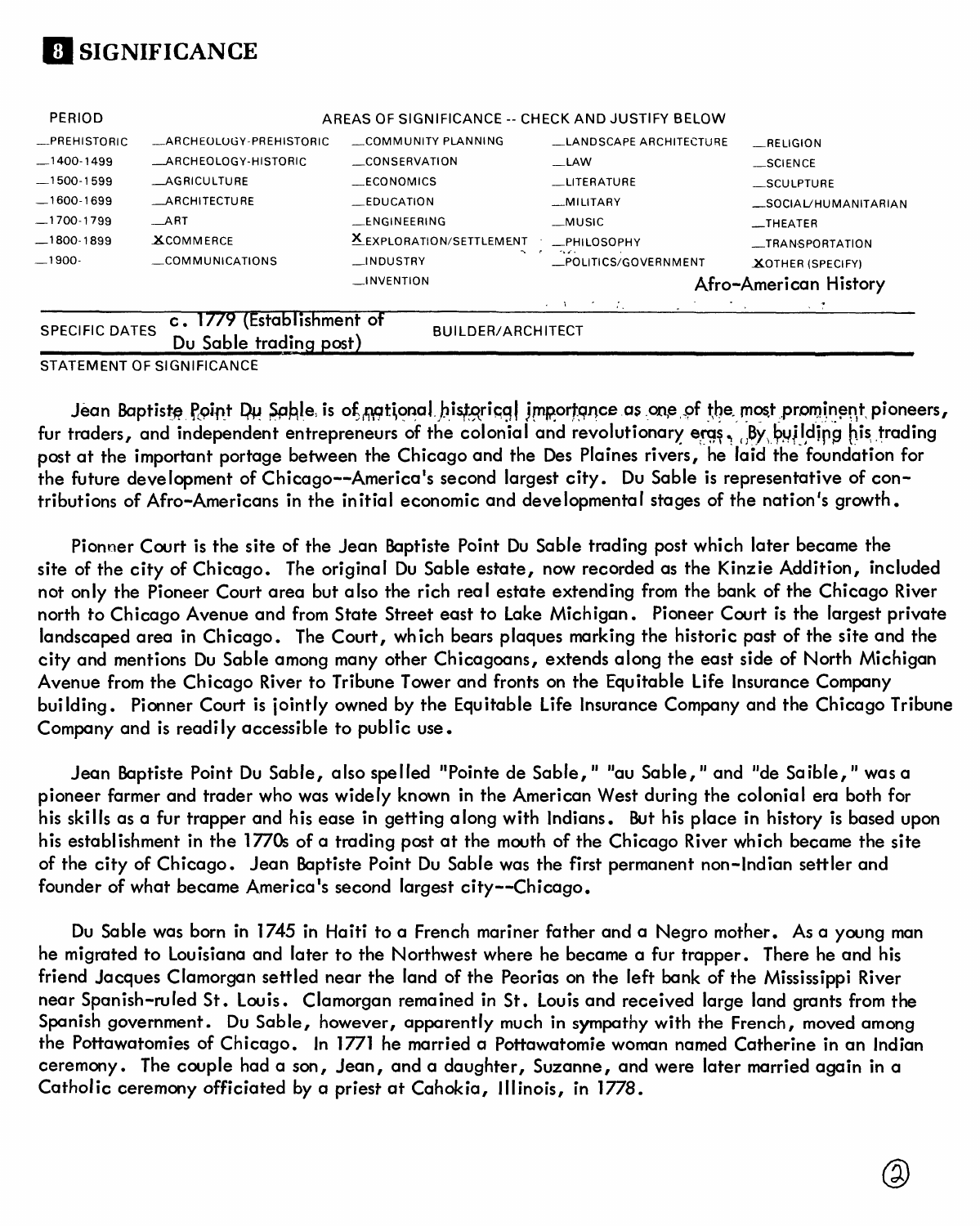## **U MAIOR BIBLIOGRAPHICAL REFERENCES**

uttig, John C. Journal of a Fur-Trading Expedition on the Upper Missouri, 1812-1813. Edited by Stella M. Drum. St. Louis: Missouri Historical Society, IV2U

Meehan, Thomas A. "Jean Baptiste Point du Sable, the First Chicagoan." Journal of the Illinois State Historical Society, 56 (1963), 439-453.

(PARTIAL LISTING)

# DGEOGRAPHICAL DATA

ACREAGE OF NOMINATED PROPERTY **leSS than 1 OCre** UTM REFERENCES

|                        | ıД<br>- 20    | . .         |     |                        |
|------------------------|---------------|-------------|-----|------------------------|
| ZONE<br><b>FASTING</b> | RTHING<br>NOR | <b>ZONE</b> | TAC | រសេក<br>$\overline{M}$ |
|                        |               |             |     |                        |
| $\overline{1}$         |               |             |     |                        |

VERBAL BOUNDARY DESCRIPTION

The Du Sable Homesite is bounded on the west by Michigan Avenue, to the south lies the Chicago River, on the east and north sides are various buildings. This area comprises approximately one acre.

| LIST ALL STATES AND COUNTIES FOR PROPERTIES OVERLAPPING STATE OR COUNTY BOUNDARIES                                                                                                                                                                                                                                                                          |      |                          |                                                                                    |      |
|-------------------------------------------------------------------------------------------------------------------------------------------------------------------------------------------------------------------------------------------------------------------------------------------------------------------------------------------------------------|------|--------------------------|------------------------------------------------------------------------------------|------|
| <b>STATE</b>                                                                                                                                                                                                                                                                                                                                                | CODE | <b>COUNTY</b>            |                                                                                    | CODE |
| <b>STATE</b>                                                                                                                                                                                                                                                                                                                                                | CODE | <b>COUNTY</b>            |                                                                                    | CODE |
| <b>II FORM PREPARED BY</b><br>NAME / TITLE                                                                                                                                                                                                                                                                                                                  |      |                          |                                                                                    |      |
| Lynne Gomez Graves, Historical Projects Director                                                                                                                                                                                                                                                                                                            |      |                          | October 30, 1975                                                                   |      |
| <b>ORGANIZATION</b>                                                                                                                                                                                                                                                                                                                                         |      |                          |                                                                                    |      |
| <b>Afro-American Bicentennial Corporation</b>                                                                                                                                                                                                                                                                                                               |      |                          | 462-2519                                                                           |      |
| <b>STREET &amp; NUMBER</b>                                                                                                                                                                                                                                                                                                                                  |      |                          | <b>TELEPHONE</b>                                                                   |      |
| 1420 N Street, Northwest                                                                                                                                                                                                                                                                                                                                    |      |                          |                                                                                    |      |
| <b>CITY OR TOWN</b>                                                                                                                                                                                                                                                                                                                                         |      |                          | <b>STATE</b>                                                                       |      |
| Washington                                                                                                                                                                                                                                                                                                                                                  |      |                          | D.C.                                                                               |      |
| NATIONAL <sub>-</sub><br>As the designated State Historic Preservation Officer for the National Historic Preservation Act of 1966 (Public Law 89-665). I<br>hereby nominate this property for inclusion in the National Register and certify that it has been evaluated according to the<br>criteria and procedures set forth by the National Park Service. |      | $STATE$ <sub>_____</sub> | THE EVALUATED SIGNIFICANCE OF THIS PROPERTY WITHIN THE STATE IS:<br>LOCAL <b>A</b> |      |
| FEDERAL REPRESENTATIVE SIGNATURE                                                                                                                                                                                                                                                                                                                            |      |                          |                                                                                    |      |
| TITLE                                                                                                                                                                                                                                                                                                                                                       |      |                          | <b>DATE</b>                                                                        |      |
| <b>FORNPS USE ONLY</b><br>I HEREBY CERTIFY THAT THIS PROPERTY IS INCLUDED IN THE NATIONAL REGISTER                                                                                                                                                                                                                                                          |      |                          |                                                                                    |      |
|                                                                                                                                                                                                                                                                                                                                                             |      |                          | DATE                                                                               |      |
|                                                                                                                                                                                                                                                                                                                                                             |      |                          |                                                                                    |      |
| DIRECTOR, OFFICE OF ARCHEOLOGY AND HISTORIC PRESERVATION<br><b>ATTEST:</b>                                                                                                                                                                                                                                                                                  |      |                          | DATE                                                                               |      |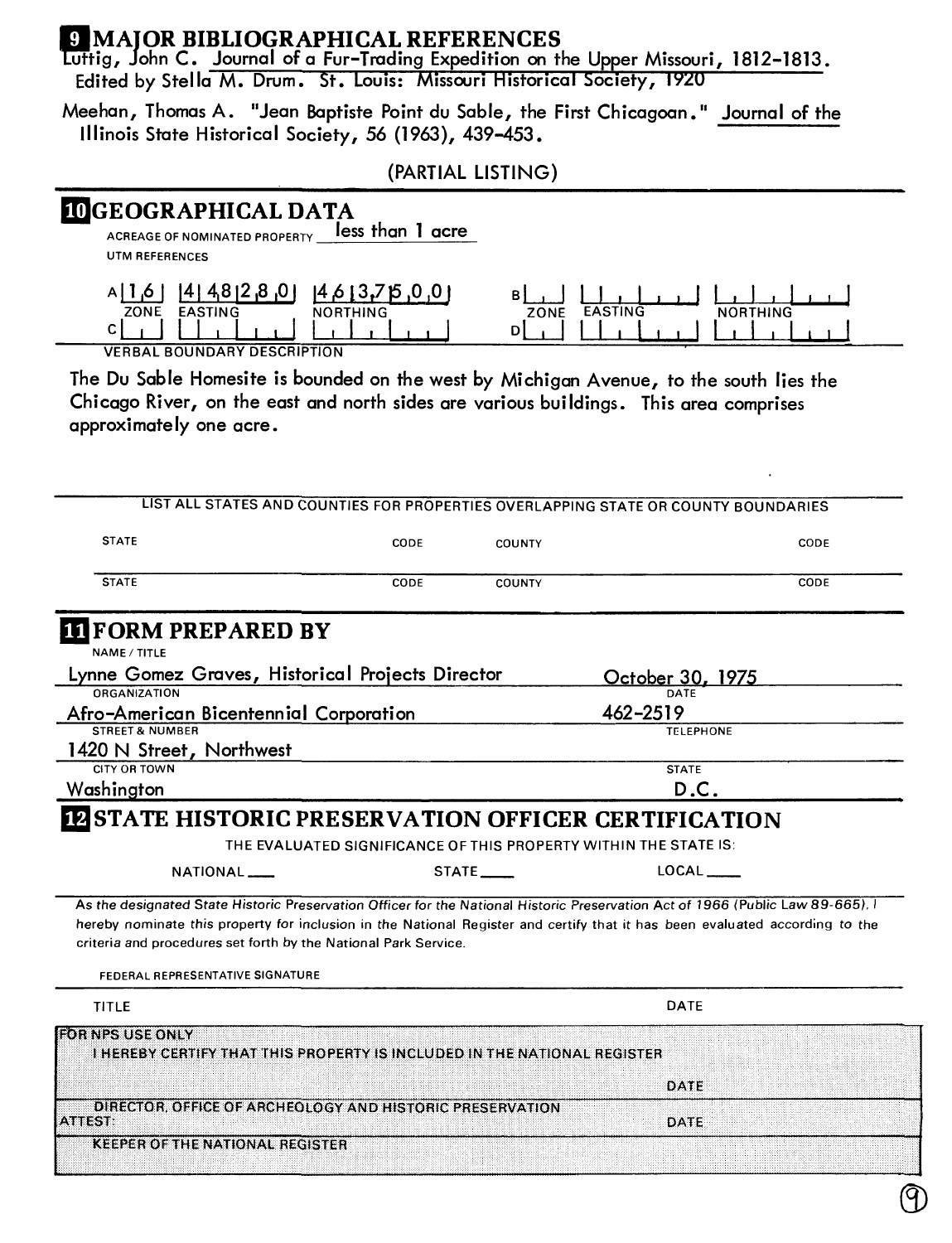#### **NATIONAL REGISTER OF HISTORIC PLACES INVENTORY - NOMINATION FORM**

| RECEIVED             |  |
|----------------------|--|
| <b>IDATE ENTERED</b> |  |

**FOR NPS USE ONLY** 

#### CONTINUATION SHEET SIGNIFICANCE ITEM NUMBER  $#8$  PAGE TWO

Land records show that Du Sable settled in Peoria and Old Peoria, Illinois, as early as 1773 where he cultivated land and built a house between the old fort, above the present Mary Street, and the new settlement, below the present Liberty Street. In 1778 he proved to the land commissioners that he had cultivated a thirty-acre plot in the New Village while also farming in the Old Village. The Du Sable family made their home and maintained the two farms in Peoria for about a decade, off and on, while he also ran trading posts elsewhere in the region.

Some time prior to 1779, Du Sable set up a trading post at the important portage between the Chicago and Des Plaines rivers, which linked the Great Lakes and the Mississippi River. As Early as September 1673, however, there had been Frenchmen in the area. These Frenchmen, returning to Mackinac after exploring the Mississippi as a possible route to the Pacific, had ascended the Illinois and Des Plaines rivers, portaged across a short swampy tract in the southwest section of the present city of Chicago, and paddled down the South Branch and the Chicago River into Lake Michigan. They had failed in their original quest, but they had discovered something quite as important - the Chicago portage, a principal key to the continent.

No Indian settlement appears to have been made in this region until the arrival of the Miami, about 1696. The stream was known to them as the Checagou, signifying something big, strong, or powerful. But as the river was ever a small and sluggish stream, the "strong" probably referred to the pungent wild garlic that grew in profusion along its banks.

Ambitious French schemes to colonize the Illinois Valley failed as hostile Indians closed the Chicago portage for long periods of time. When possession of the entire region passed to the British in 1763, there remained in Chicago no permanent marks of the ninety years of French rule.

Chicago had been British soil fourteen years before there is any record of a person "curious" enough to penetrate the country north of the Illinois and make a home on the shore of Lake Michigan. It was Du Sable who settled there and made the marshy, unpromising spot in the wilderness a frontier commercial center. The home he built at this new trading post was no mere log cabin, although it was made of logs. It measured twenty-two feet by forty feet and was filled with paintings and fine furniture. During his early years on the site he added two barns, a horse mill, a bakehouse, a workshop, a diary, a poultry house, and a smokehouse. He built a thriving establishment around which white traders and Indians settled. Besides trading in furs, Du Sable was a miller, a cooper, a husbandman, and whatever else that was needed around the settlement.

3,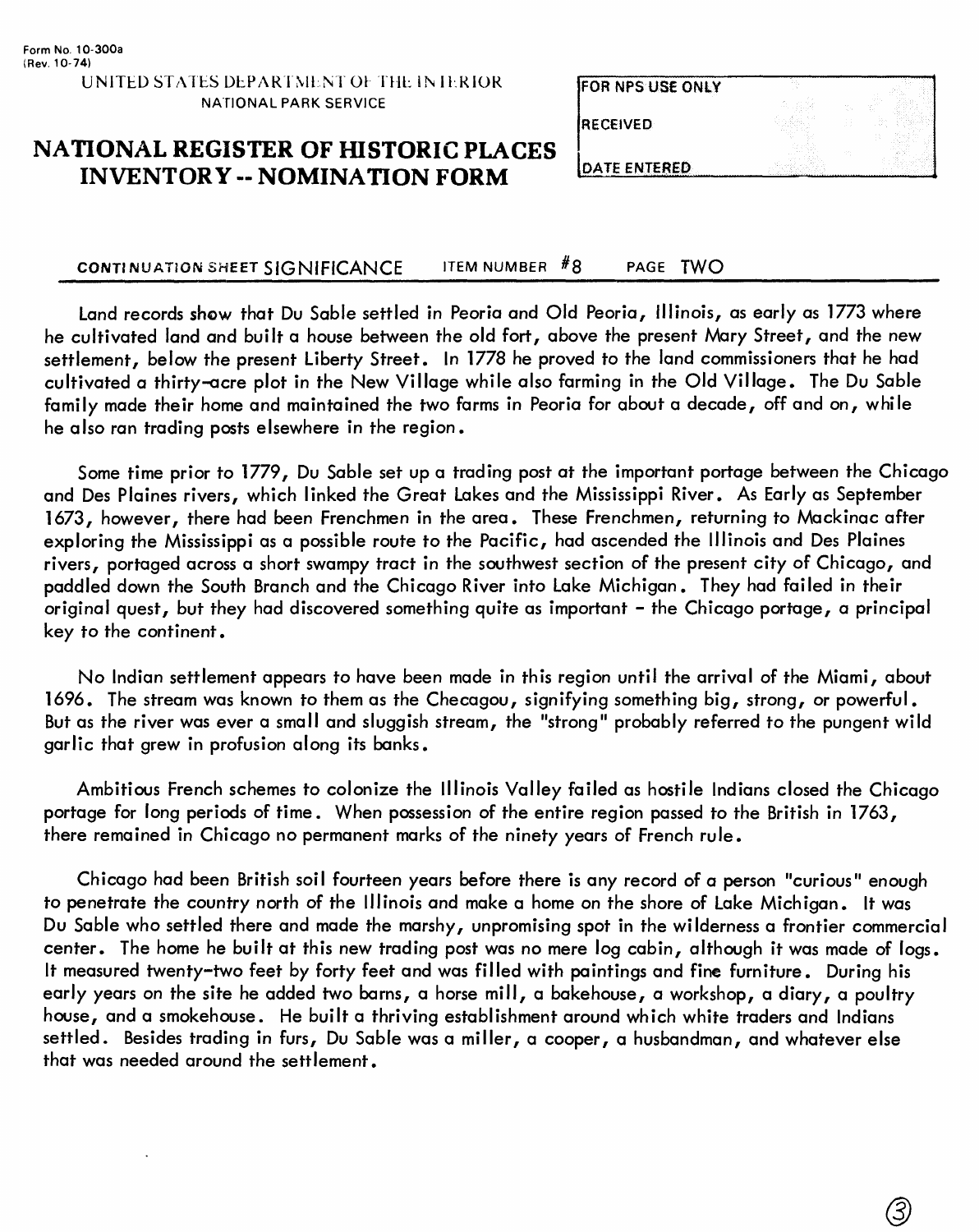| <b>FOR NPS USE ONLY</b>   |  |
|---------------------------|--|
| <b>RECEIVED</b><br>$\sim$ |  |
| DATE ENTERED              |  |

# **NATIONAL REGISTER OF HISTORIC PLACES INVENTORY -- NOMINATION FORM**

#### **CONTINUATION SHEET SIGNIFICANCE ITEM NUMBER #8\_\_\_\_PAGE THREE**

The energetic Du Sable continued to operate his two farms in Peoria and established and managed other trading posts at Michigan City and near Port Huron, Michigan, after settling at Chicago. However it was to the Chicago post that he moved his family and after 1784 he concentrated his efforts there. In 1790 his daughter married a man named Pelletier. Their child, Eulalie, was born at Chicago in 1796, the first non-Indian birth on record there. While living in Chicago Du Sable was closely aligned with the Indians of the region and once tried unsuccessfully to run for election as chief of the neighboring tribes.

The first historical reference to Du Sable's settlement in Chicago appeared in the journal of the British commandant at Michilimackinac (Mackinaw), Colonel Arent Schuyler de Peyster. On July 4, 1779, Colonel de Peyster recorded, "Baptiste Point De Saible, a handsome negro, well educated and settled at Eschikagou; but much in the French interest." De Peyster's suspicion of Du Sable's "French interest" led to his arrest for "treasonable intercourse with the enemy." Du Sable, however, apparently had little interest in the issues of the war between the British and the French and so convinced the British that he was no threat to them. Still, capitalizing on Du Sable's position of respect and honor throughout the area, de Peyster threatened a council of "Great Chiefs" in a "Speech to the Western Indians." In it he warned they must become allies of the British

> Or, he will send them "tout au diable, " As he did Baptist "Poin de Saible."

In September 1779 Du Sable was released, the official record stating: ". . .the Negro Baptiste point au Sable brought prisoner from the River Du Chemin . . .has in every respect behaved with a manner becoming a man in his situation, has many friends, who give him a good character." Later, at the request of some Indians in the British settlement on the St. Clair River south of Port Huron, Du Sable was named overseer of the area, replacing the French overseer.

A later reference to Du Sable's settlement in Chicago is found in the "Recollections" of Augustin Grignon, a grandchild of Sieur Charles De Landlade, the first permanent white settler of Wisconsin.

> At a very early period there was a negro lived there (Chicago) named Baptiste Point De Saible. My brother, Perish Grignon, visited Chicago about 1794, and told me that Point De Saible was a large man; that he had a commission for some office, but for what particular office or from what Government, I cannot now recollect. He was a trader, pretty wealthy, and drank freely. I know not what became of him.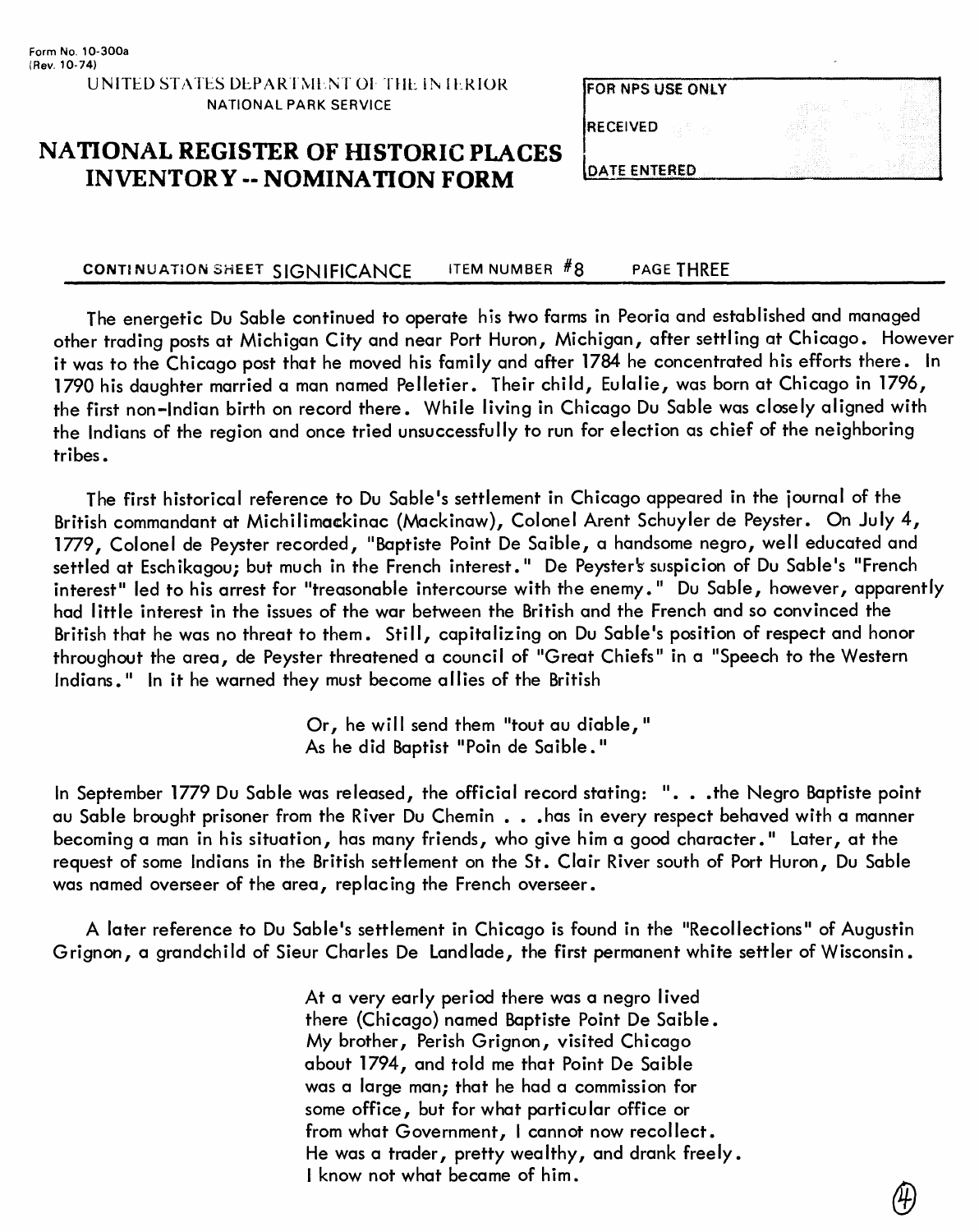FOR NPS USE ONLY

**RECEIVED** 

#### **NATIONAL REGISTER OF HISTORIC PLACES INVENTORY - NOMINATION FORM**

**DATE ENTERED** 

#### **CONTINUATION SHEET SIGNIFICANCE** ITEM NUMBER 8 PAGE FOUR

(The "commission" referred to by Mr. Grignon may have been Du Sable's appointment as overseer of a British Indian Settlement on the St. Clair River which he received in 1780.)

In 1800, he sold his post to Jean Lalime for twelve hundred dollars. By then, it consisted of then buildings, more than one hundred livestock, and elaborate furnishings as described on the deed inventory recorded in Detroit.

It is believed that Du Sable rejoined his friend Jacques Clamorgan for a period after leaving Chicago. In 1805, however, he purchased some land in St. Charles County, Missouri, from a black man named Rondin. The records show, from this time on until June 1813, several transfers of property in the city and county of St. Charles were made jointly by Jean Baptiste Point Du Sable and "Baptiste Pointsable," as the names were usually written to distinguish father and son.

In June 1813, Du Sable conveyed a lot and house in the city of St. Charles, together with all of his other property of various kinds to Eulalia Barada, wife of Michael Derais. He was probably ill at the time, as the consideration mentioned was her promise to care for him in his illness and to bury him in the Catholic Cemetery at St. Charles.

Jean Baptiste Point Du Sable died August 28, 1818. He was buried in the churchyard of St. Charles Borromeo Church, St. Charles, Missouri.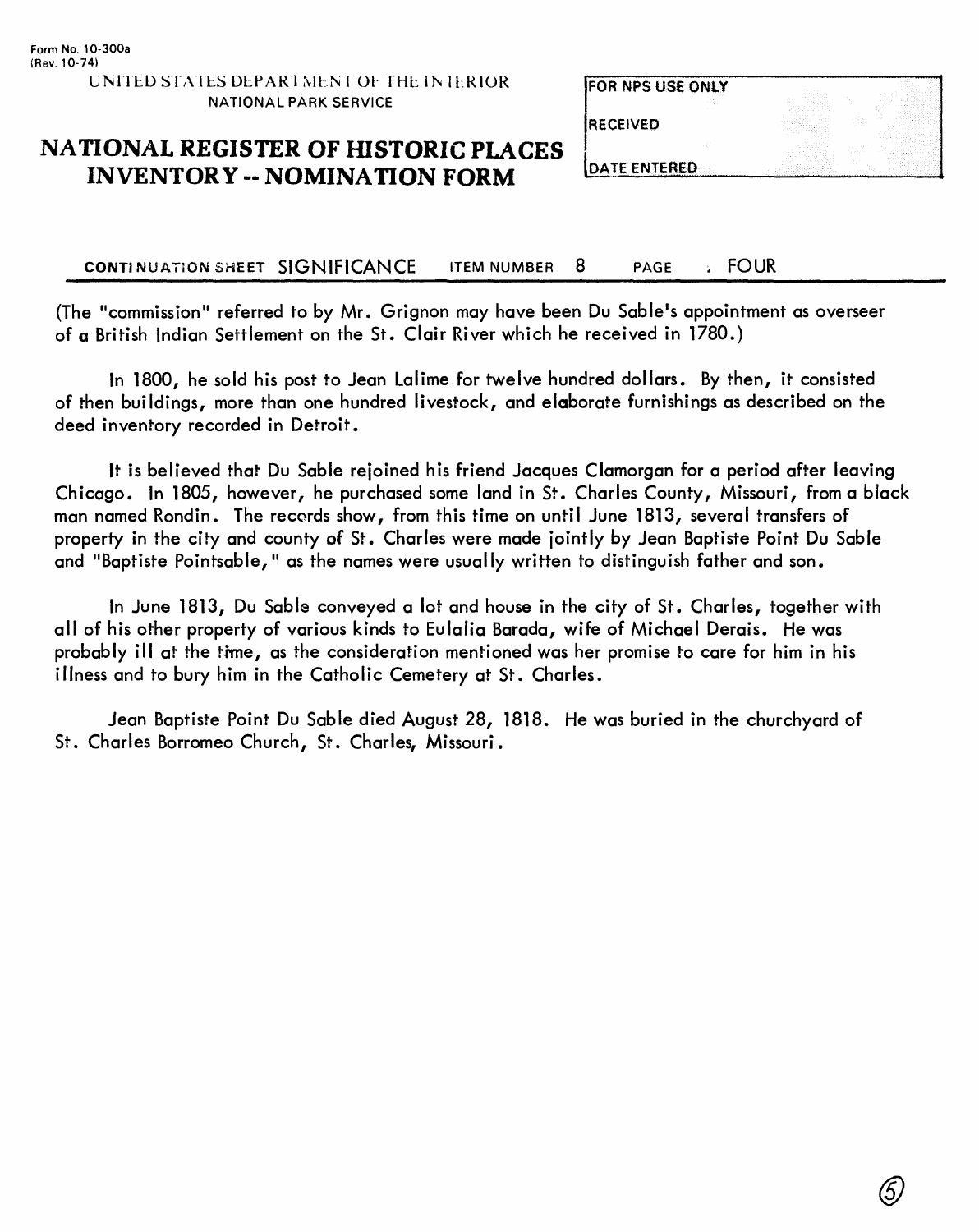**FOR NPS USE ONLY** 

**RECEIVED** 

## NATIONAL REGISTER OF HISTORIC PLACES INVENTORY -- NOMINATION FORM DATE ENTERED

CONTINUATION SHEET BIBLIOGRAPHY ITEM NUMBER 9 PAGE TWO

Point Sable, J. Bte. Inventory Sale of Property Sold by Point Sable to Jean Lalime. May 7, 1800,

Quaife, Milo M. Checqgou; From Indian Wigwam to Modern City, 1673-1835. Chicago: University of Chicago Press, 1933.